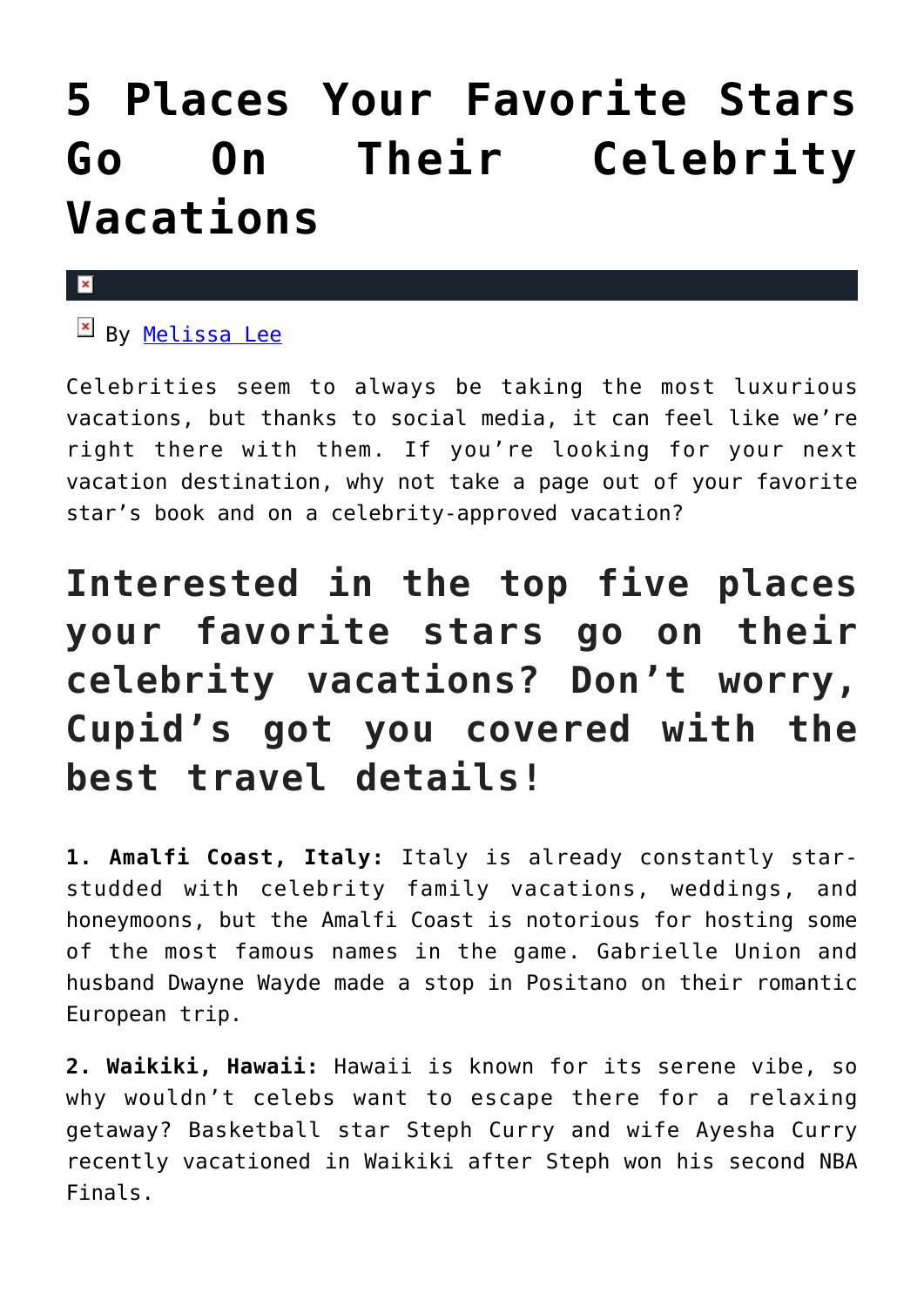**Related Link:** [Popular Vacation Spots That Celebrity Parents](http://cupidspulse.com/118879/vacation-spots-celebrity-parents-love/) [Love](http://cupidspulse.com/118879/vacation-spots-celebrity-parents-love/)

**3. Cabo San Lucas, Mexico:** Former *Bachelorette* star [JoJo](http://cupidspulse.com/107643/jojo-fletcher/) [Fletcher](http://cupidspulse.com/107643/jojo-fletcher/) shared details of her getaway to Mexico on Instagram, making us all mega jealous of her beach vacation. Mexico is a versatile destination, so whether you're looking to chill out on the beach or have a taste of night life, Cabo San Lucas may be the place for you!

**4. France:** Known for its romantic aura, France is the perfect romantic getaway. Just ask [Jennifer Lopez](http://cupidspulse.com/86083/jennifer-lopez/) and Alex Rodriguez, who recently cuddled up during their couples vacation. Robin Thicke and girlfriend April Love also stopped over in Paris, showing off their love in front of the Eiffel Tower.

**Related Link:** [Celebrity Travel: How to Travel in Style Like a](http://cupidspulse.com/118879/vacation-spots-celebrity-parents-love/) **[Celebrity](http://cupidspulse.com/118879/vacation-spots-celebrity-parents-love/)** 

**5. Sweden:** Former One Direction member, Liam Payne shared his love for Sweden by posting a throwback picture on Instagram. "Such a beautiful place with so many memories," he wrote. Well, if Liam approves, then Sweden sounds like the perfect place to explore!

**What are your favorite celebrity vacation spots? Share your thoughts below.**

# **[Celebrity Couples and Their](https://cupidspulse.com/104587/celebrity-couples-and-their-most-extravagant-valentines-day-gifts/) [Most Extravagant Valentine's](https://cupidspulse.com/104587/celebrity-couples-and-their-most-extravagant-valentines-day-gifts/)**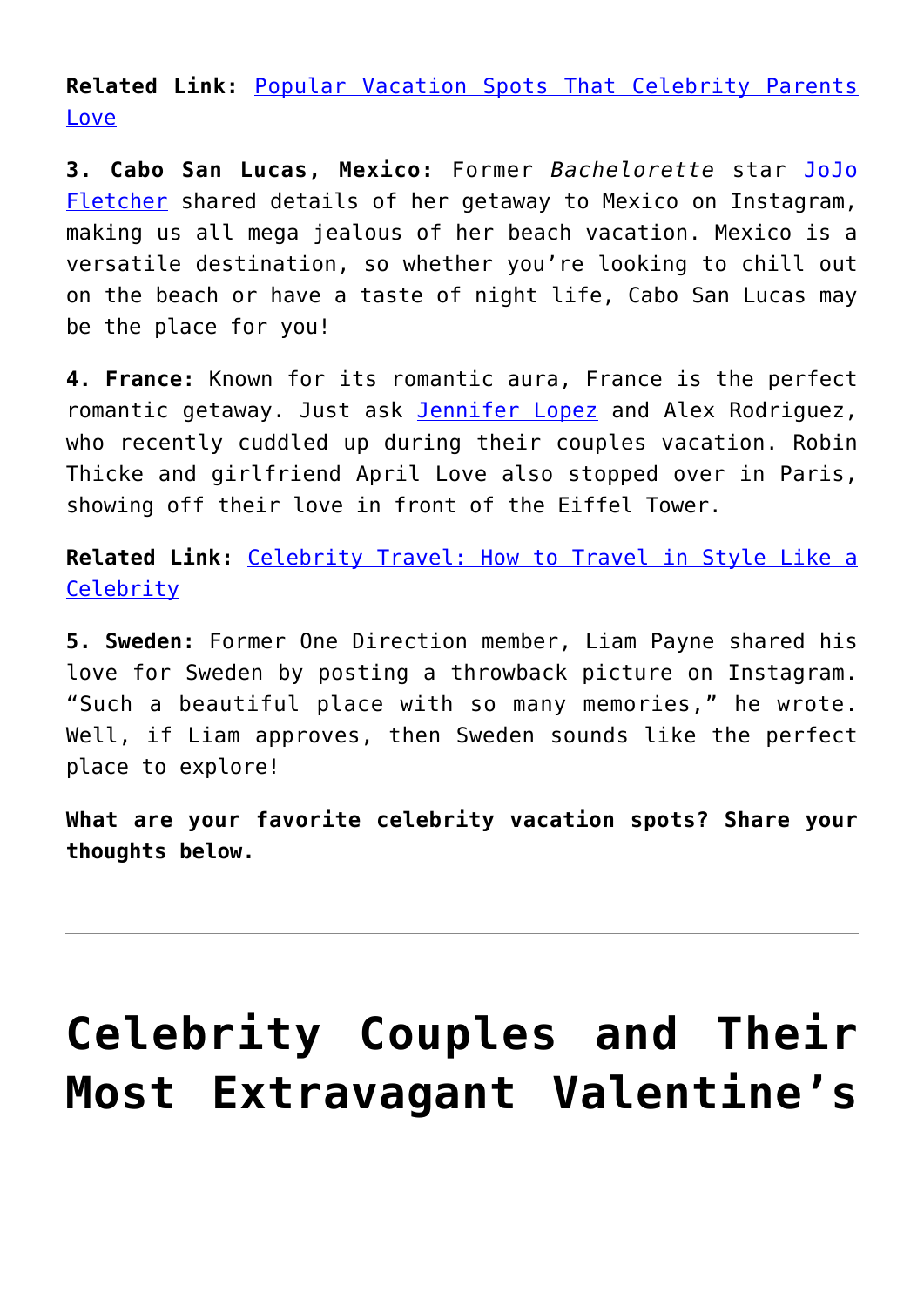# **[Day Gifts](https://cupidspulse.com/104587/celebrity-couples-and-their-most-extravagant-valentines-day-gifts/)**

 $\mathbf{x}$ 

 $\pmb{\times}$ 

### Page 1 of 15



Kim Kardashian West and Kanye West

If diamonds were a meter of love, West's love for the reality TV star is off the charts. The rapper bought his wife a 73,000 dollar Panthere De Cartier cuff embellished with diamonds and emeralds. Photo: Flynet UK/FameFlynet Pictures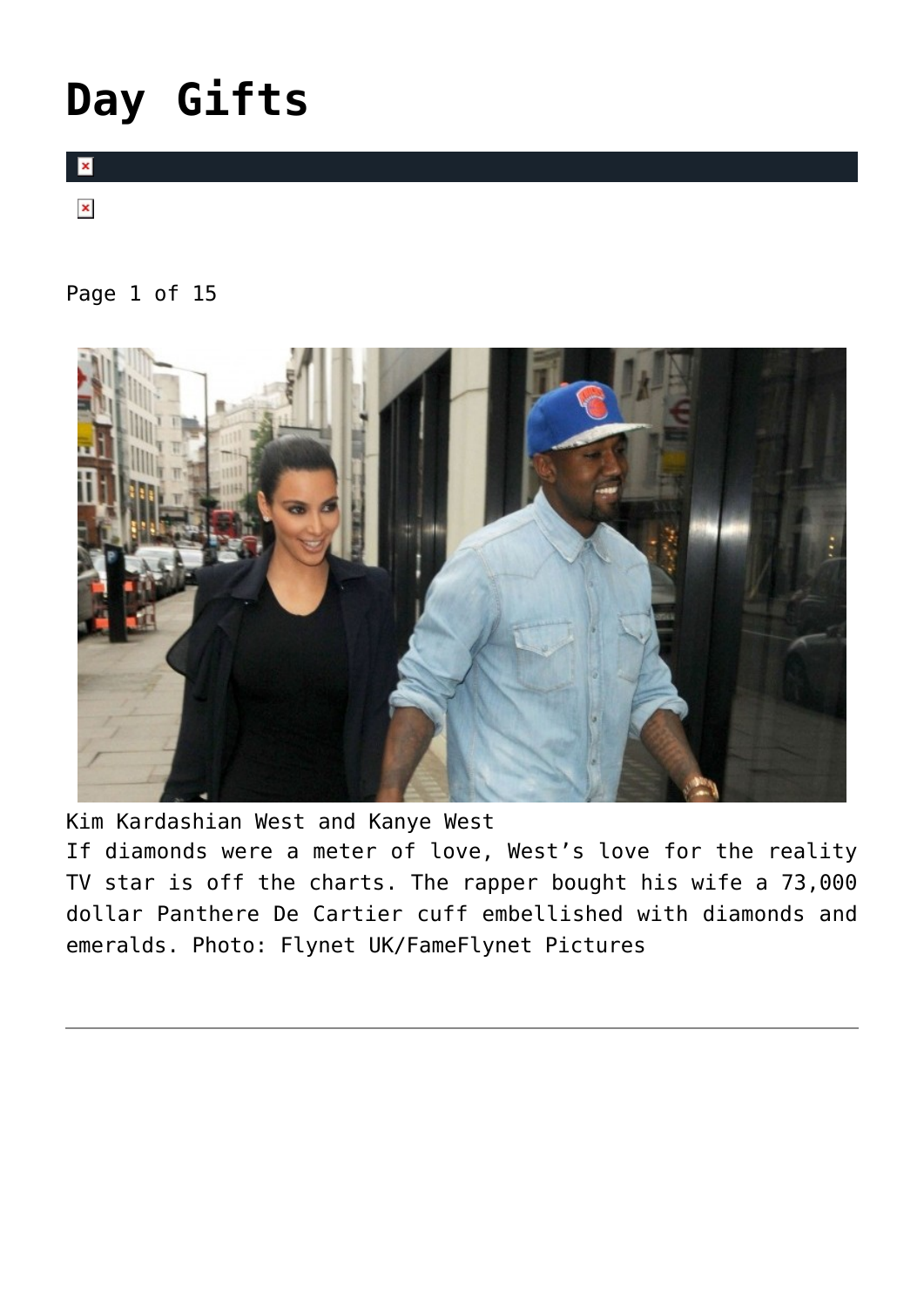## **[Best Dressed Celebrity](https://cupidspulse.com/95750/best-dressed-celebrity-arrivals/) [Arrivals](https://cupidspulse.com/95750/best-dressed-celebrity-arrivals/)**



Page 1 of 20



Emma Stone

Of course, the elegant Emma Stone makes our list of best dressed celebrity arrivals! Here, she attends the 'Irrational Man' Los Angeles premiere in a sundress that's casual yet classy. Photo: David Gabber / PRPhotos.com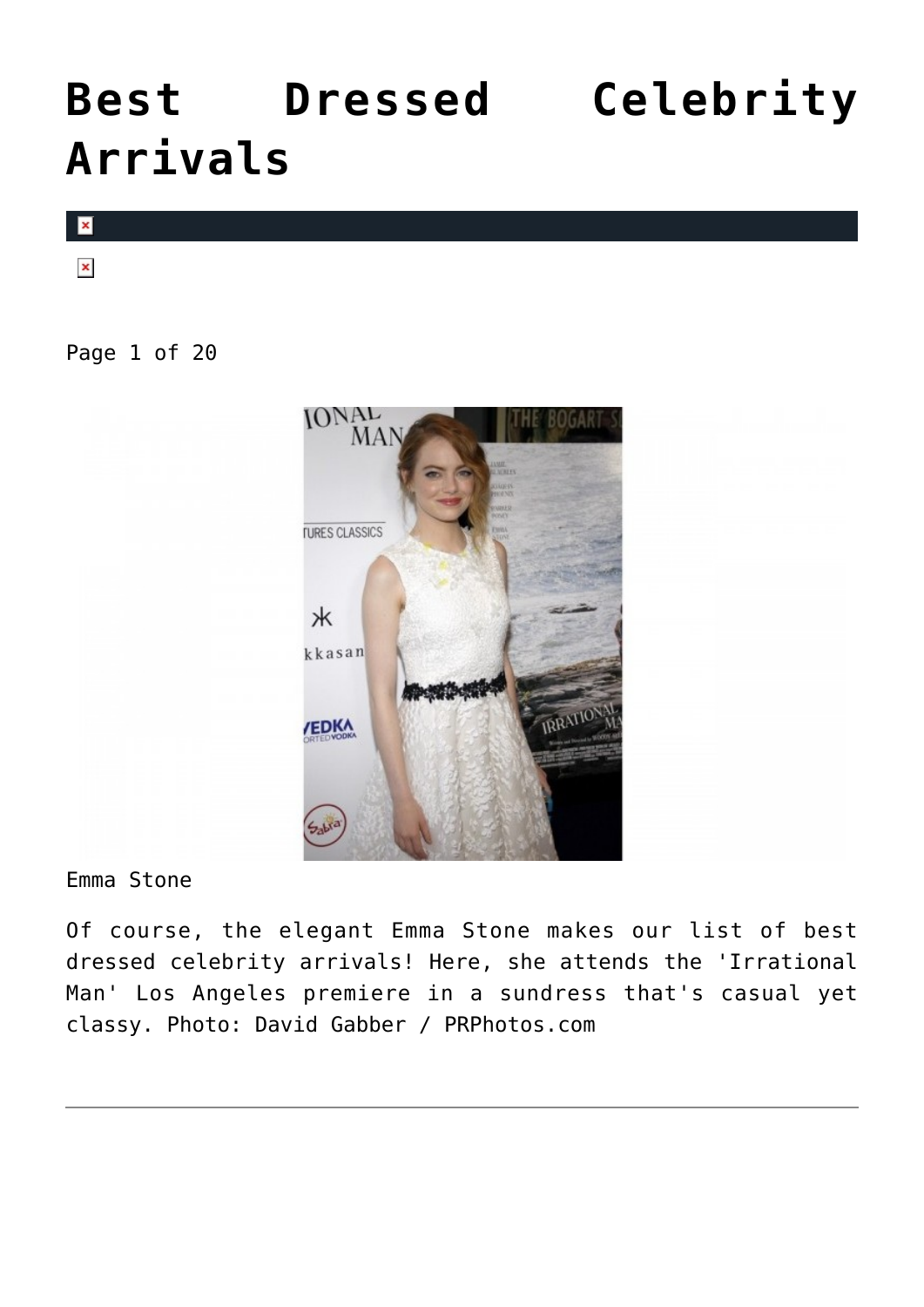# **[Celebrity Couple Predictions:](https://cupidspulse.com/87162/celebrity-couple-predictions-gabrielle-union-kourtney-kardashian-lady-gaga/) [Gabrielle Union, Kourtney](https://cupidspulse.com/87162/celebrity-couple-predictions-gabrielle-union-kourtney-kardashian-lady-gaga/) [Kardashian and Lady Gaga](https://cupidspulse.com/87162/celebrity-couple-predictions-gabrielle-union-kourtney-kardashian-lady-gaga/)**

### $\mathbf{R}$

 $B_V$  [Shoshi](http://about.me/yolandashoshana)

The latest celebrity news has been filled with hot relationship gossip, including newlyweds dealing with marriage drama, reality TV stars facing cheating rumors (again), and a private pair celebrating their celebrity engagement. Check out my predictions for the three [celebrity couples](http://cupidspulse.com/celebrity-news/celebrity-dating/) below and find out what's next in their relationships and love!

### **Latest Celebrity News About Three Popular Celebrity Couples**

**Gabrielle Union and Dwayne Wade:** The word on the street is that the actress and Miami Heat star may not be legally married. Somehow, their marriage license was never filed with the state court. The lovebirds did obtain a license, so it's a mystery why it wasn't signed and sent back to the county within the 10 day period. Technically, the celebrity couple is married, but if there are any legal issues, the lack of a marriage license could cause trouble in the long run.

I agree with the theory that they didn't file the license so that, if things in their celebrity relationship take a bad turn, neither one of them can go after each's other bank account. Unfortunately, I don't see this marriage lasting. Right now, they're in the honeymoon stage. Union appears to be way more into their relationship and love than Wade. Sure, he's enjoying it right now, but when the pixie dust wears off, pay attention to the press. He'll be accused of having a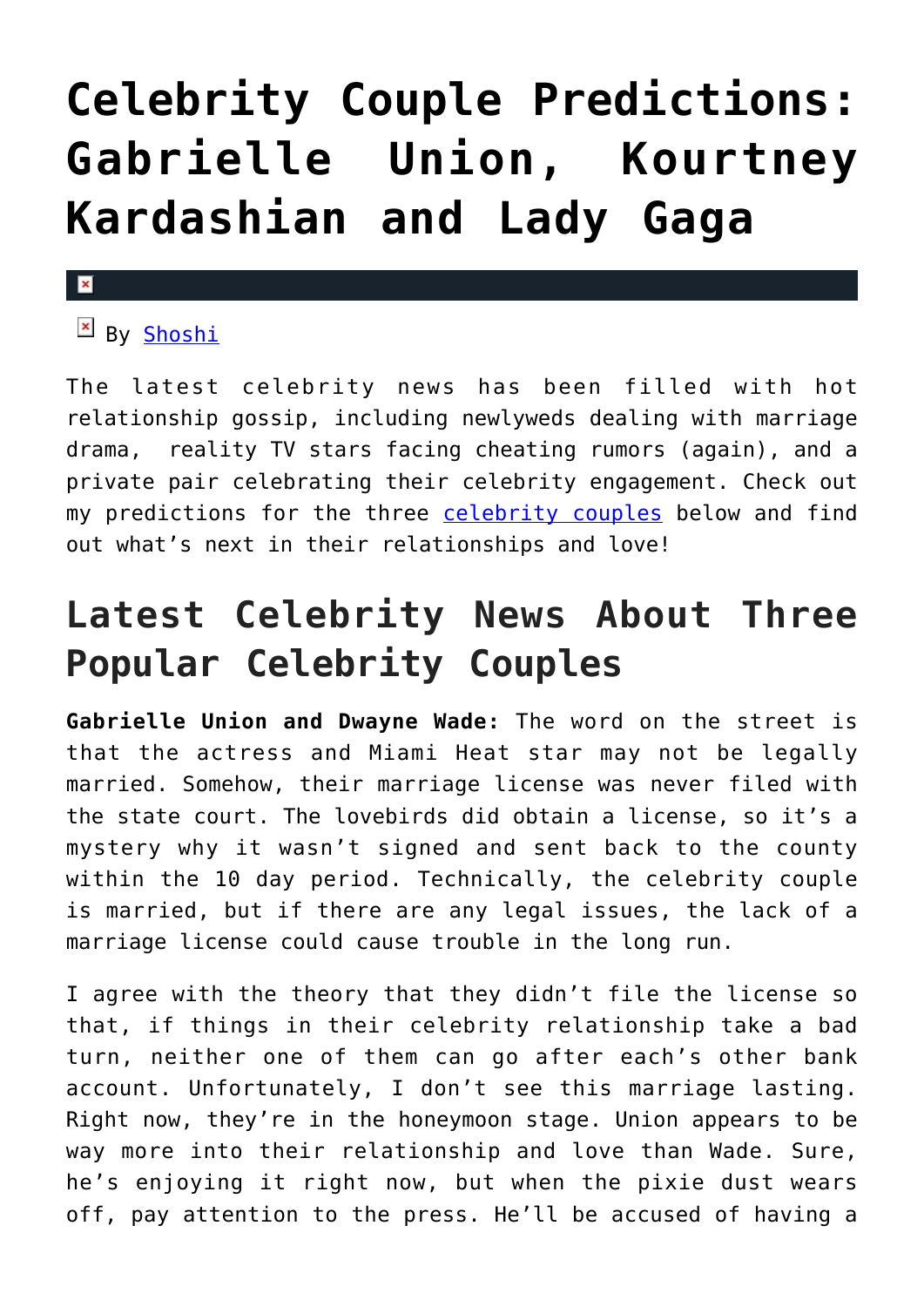side chick. After all, he's consistently gotten away with being a cheater  $-$  why stop now?

**Related Link:** [Celebrity Couple Gabrielle Union and Dwayne Wade](http://cupidspulse.com/85893/celebrity-couple-gabrielle-union-dwayne-wade-signed-prenup-before-celebrity-wedding/) [Signed Prenup](http://cupidspulse.com/85893/celebrity-couple-gabrielle-union-dwayne-wade-signed-prenup-before-celebrity-wedding/)

**Kourtney Kardashian and Scott Disick:** Every day, new celebrity gossip circles around the Kardashians. The most recent celebrity cheating rumor is that Disick is hooking up with younger sister Kylie Jenner. This isn't true, as the father of three isn't looking at Jenner in a romantic way. However, he is close to her because he feels like he can talk to her. This could be trouble in the long run if he and Kardashian continue to have communication problems. It's true that Disick can be a bit of a bad boy with his drinking and partying, but that doesn't make him a cheater.

People keep wondering when this celebrity couple will get married. Up until now, a celebrity marriage hasn't mattered to the oldest Kardashian sister. I do see a shift in what she wants though. The pair has been together since 2006, and three kids later, she is reconsidering getting hitched (as you may recall, she previously said no to Disick's proposals *twice*).

Out of all of the Kardashian sisters, she has the best relationship and love. Yes, even better than Kim Kardashian and Kanye West! It's true that Disick could turn his partying down a bit, but he does support her and help with the kids. At one point, he wanted them to move to New York City. That would be the best thing for their relationship. They need to get out of that crazy Kardashian compound, or it could tear them apart.

**Related Link:** [Kourtney Kardashian Feels "Blessed" After Birth](http://cupidspulse.com/84447/kourtney-kardashian-birth-third-child-scott-disick/) [of Third Child](http://cupidspulse.com/84447/kourtney-kardashian-birth-third-child-scott-disick/)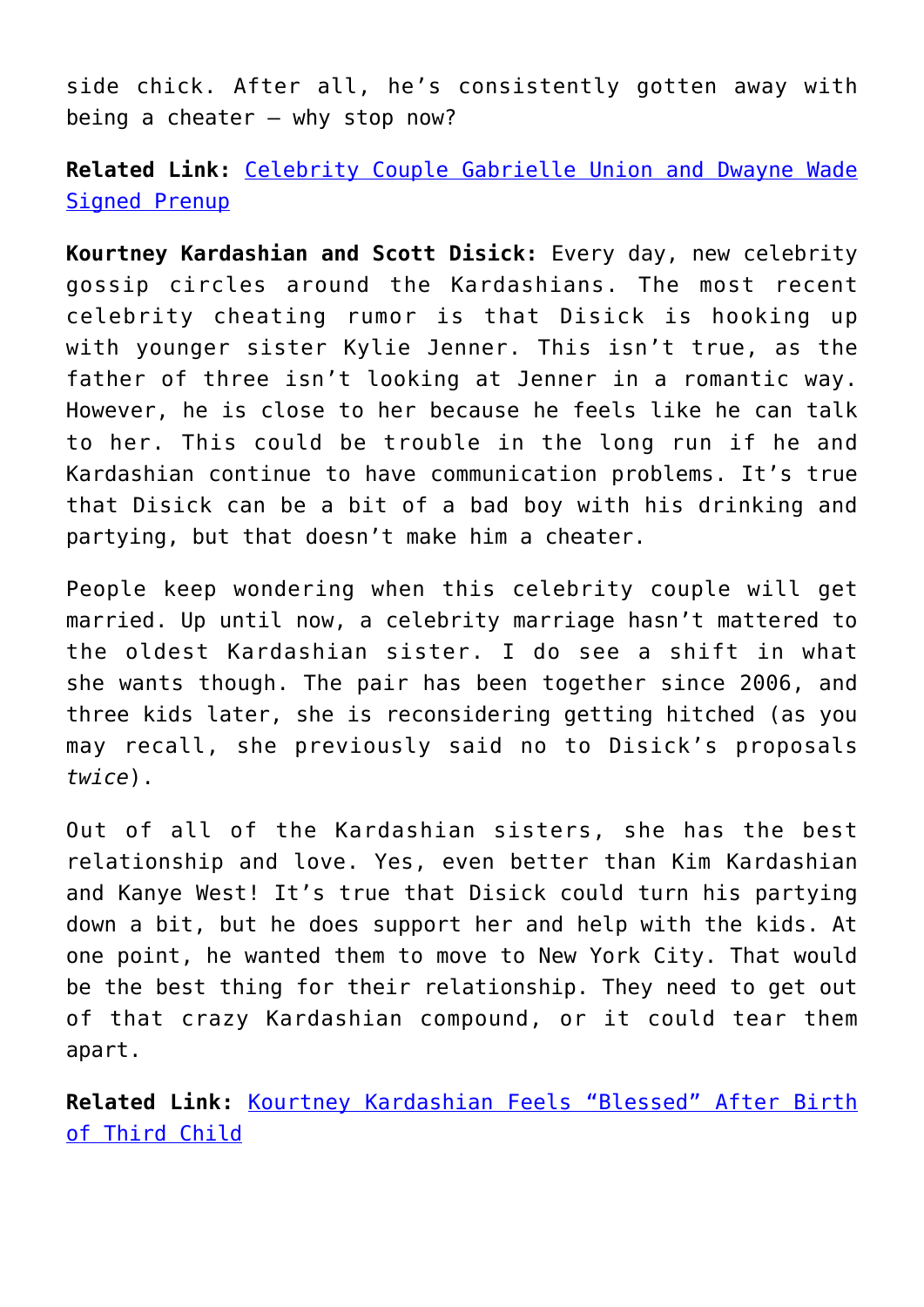### **Lady Gaga Celebrates Celebrity Engagement**

**Lady Gaga and Taylor Kinney:** On Valentine's Day, the *Chicago Fire* actor put a ring on it! It's no surprise that the pop star said yes to her longtime love's proposal and shared the good news with her Little Monsters on social media. The pair has been dating since 2011 after Kinney appeared in Gaga's video "You and I." This famous couple has a wonderful energy around them, and they are a very good match. . Kinney helps to keep her grounded, while Gaga adds spice to his life. While they are both in the entertainment business, family comes first.

It will be interesting to see how Lady Gaga reinvents herself after she gets married. We will definitely see a different version of the songstress! I also see baby energy circling around them. Having kids is a priority, though they may wait until they are married for a year to start trying for a bundle of joy. I see their firstborn being a little girl and baby number two being a boy.

*For more information on Shoshi, click [here.](http://cupidspulse.com/yolanda-shoshana-shoshi-lifestyle-provocateur/)*

**What celebrity couple do you want to see predictions for next? Tell us in the comments below!**

## **[Celebrity Couple Gabrielle](https://cupidspulse.com/85893/celebrity-couple-gabrielle-union-dwayne-wade-signed-prenup-before-celebrity-wedding/) [Union & Dwayne Wade Signed](https://cupidspulse.com/85893/celebrity-couple-gabrielle-union-dwayne-wade-signed-prenup-before-celebrity-wedding/)**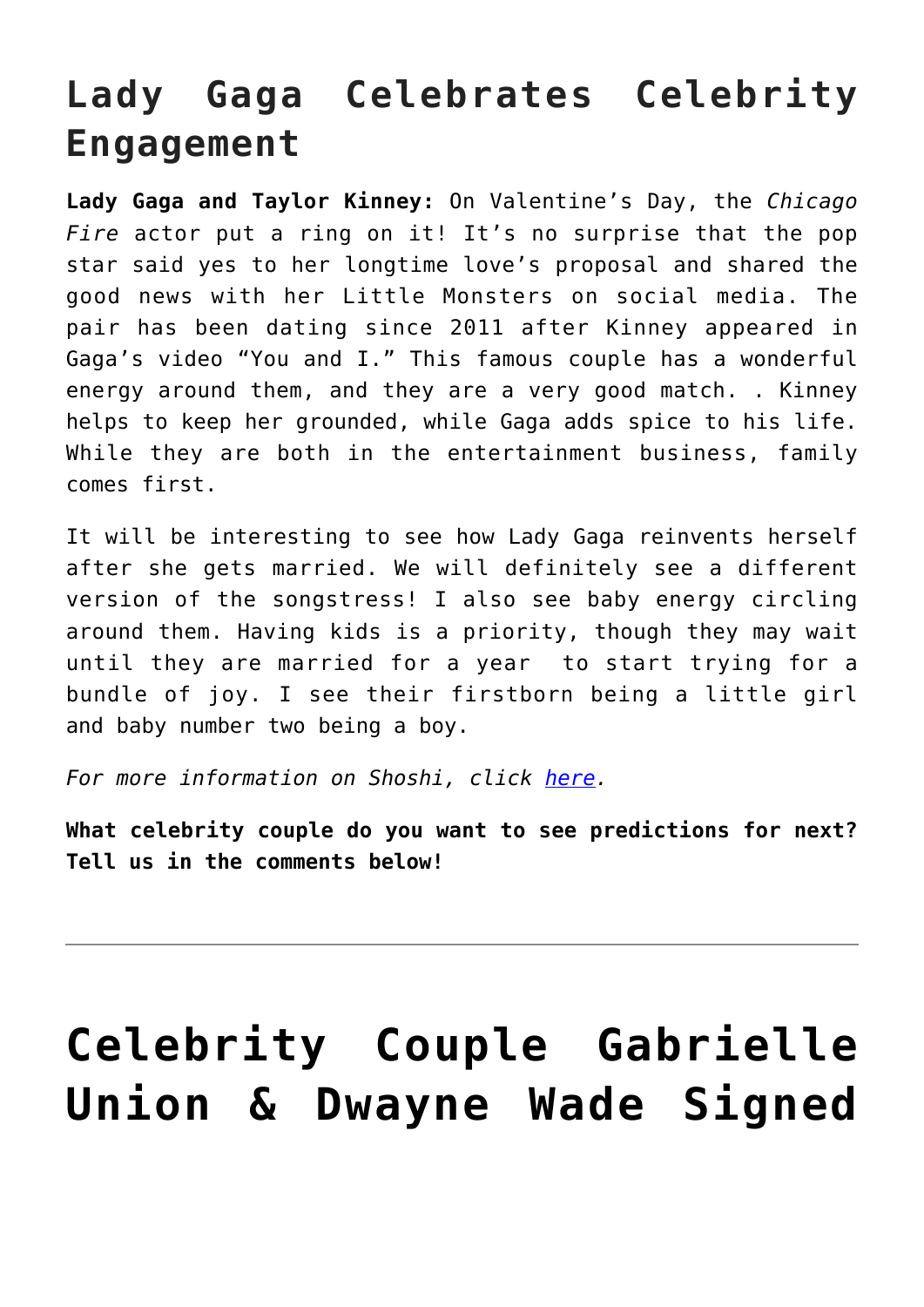### **[Prenup](https://cupidspulse.com/85893/celebrity-couple-gabrielle-union-dwayne-wade-signed-prenup-before-celebrity-wedding/)**

#### $\mathbf{x}$

### $\overline{P}$  By [Rebecca White](http://cupidspulse.com/104603/rebecca-white/)

Looking for some solid relationship advice from a celebrity couple? Well, you're in luck, because Gabrielle Union and Dwayne Wade have just stated that they swear by getting a prenup before marriage. According to *[UsMagazine.com](http://www.usmagazine.com/celebrity-news/news/gabrielle-union-explains-why-she-asked-dwyane-wade-for-a-prenup-2015281),* Union and Wade signed a prenup prior to their celebrity wedding in August 2014. "Now that it's time to get married to a man who happens to play basketball and has done well for himself, I want to make it clear that I have in no way hitched my wagon to his star," Union said. "I have my own wagon and star."

### **Many celebrity couples need to put a prenup in place prior to getting married. What are three reasons why prenups can help your relationship and love life?**

### **Cupid's Advice:**

While we aren't all celebrity couples with our 'wagon and star,' we do need to protect our assets and openly communicate with our partners. Remember to keep in mind that while this agreement is binding, it is not necessarily planning for divorce. It's simply having a backup plan:

**1. Upfront and honest communication:** Relationships require upfront and honest communication. Now that Union and Wade have discussed and planned for the future, there will be no need for arguments pertaining to power issues later on.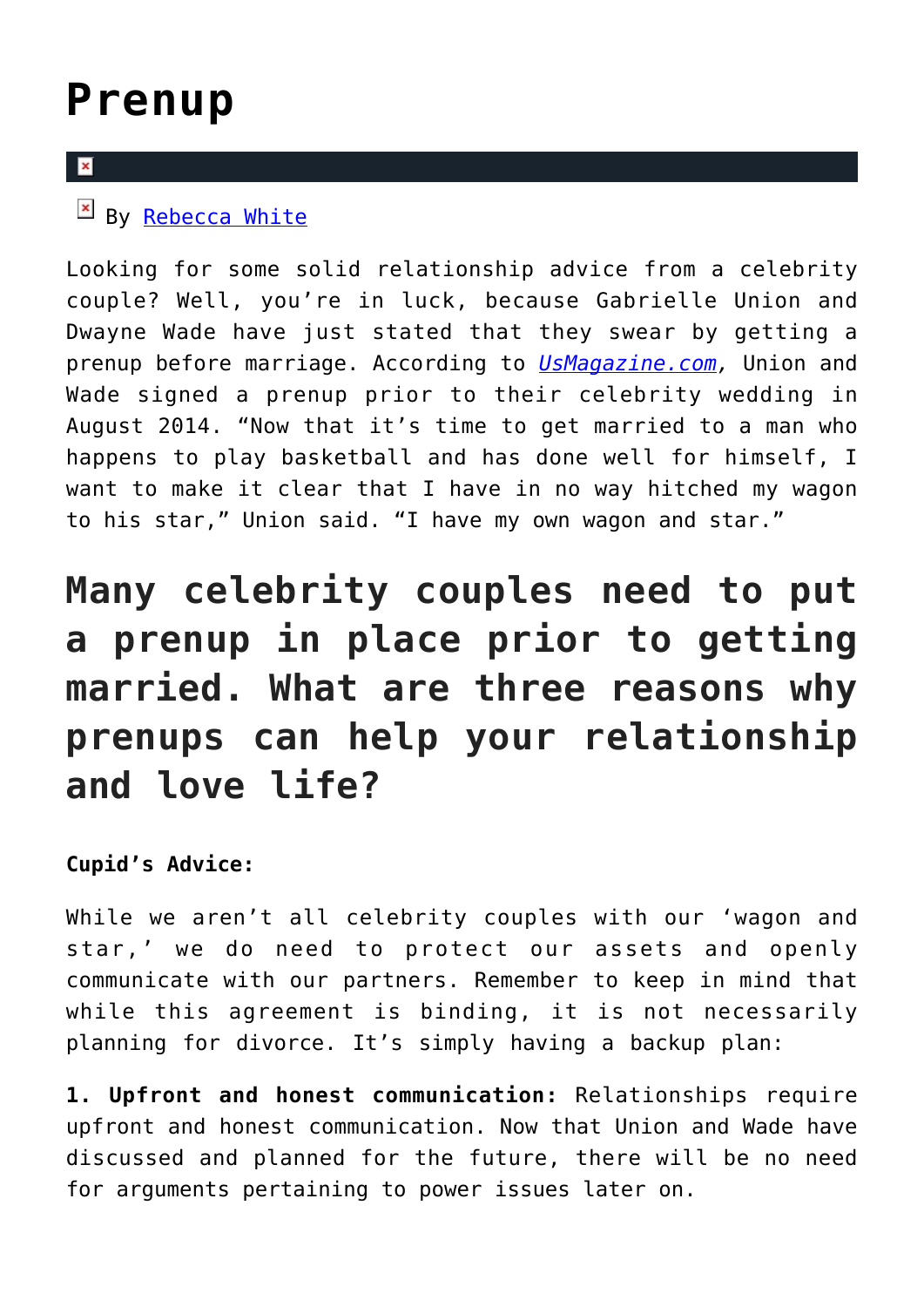**Related Link:** [Prince William and Kate Middleton: To Prenup Or](http://cupidspulse.com/14582/prince-william-and-kate-middleton-to-prenup-or-not-to-prenup/) [Not to Prenup](http://cupidspulse.com/14582/prince-william-and-kate-middleton-to-prenup-or-not-to-prenup/)

**2. Separating debt:** Debts pile up, regardless of whether you're a celebrity couple or not. It may be wise to separate debt obligations like student loans, child support and/or credit cards. Discussing which income will pay for each debt and what impact that will have on future purchases is very important. Keep in mind that prenups are open to amendment with a postnup, in case circumstances change.

**Related Link:** [Hilary Duff & Mike Comrie Signed a Prenup](http://cupidspulse.com/3615/hilary-duff-mike-comrie-signed-a-prenup/)

**3. Make sure your partner is marriage material:** Many of the issues discussed during a prenup agreement are things that you would actually want to know before getting married. These conversations will help reveal what you have in common and what could become a deal breaker. Luckily, Union and Wade were even happier in their Hollywood relationship after getting a prenup!

**Do you think a prenup can help your relationship and love life? Comment below!**

# **[Dwyane Wade Admits to](https://cupidspulse.com/66630/dwyane-wade-fathering-child-while-on-break-gabrielle-union/) [Fathering a Child While On](https://cupidspulse.com/66630/dwyane-wade-fathering-child-while-on-break-gabrielle-union/) [Break from Gabrielle Union](https://cupidspulse.com/66630/dwyane-wade-fathering-child-while-on-break-gabrielle-union/)**

 $\pmb{\times}$ 

 $\overline{B}$  By April Littleton

According to *[UsMagazine.com](http://www.usmagazine.com/celebrity-news/news/dwyane-wade-fathered-child-break-gabrielle-union-report-20133012)*, Dwyane Wade confirmed to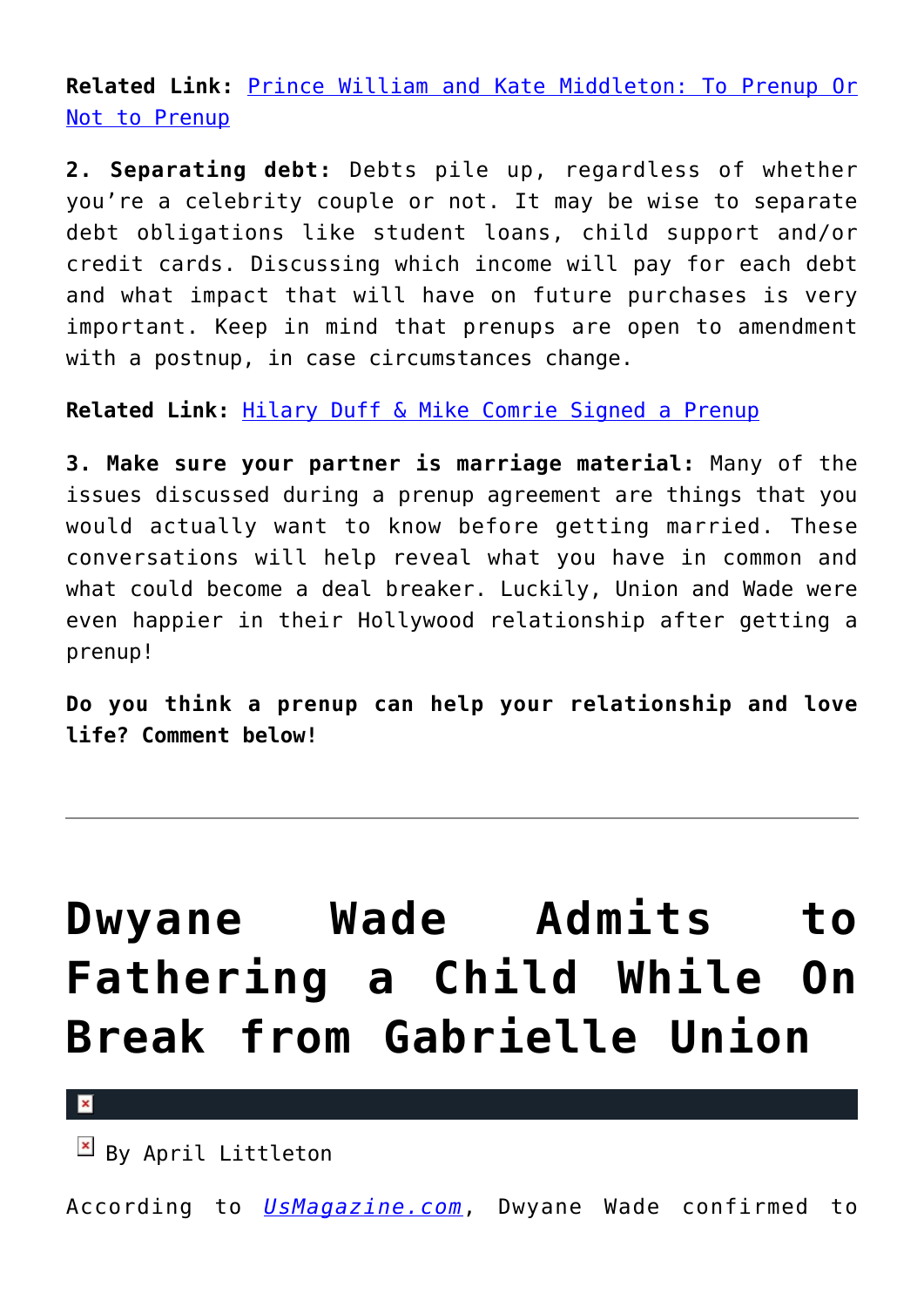fathering a child while on a break from fiancee Gabrielle Union. "I had a time, a part in our break, in our pain and our hurt, a blessing came out of it in my life, having a son that was born healthy," Wade said in a press conference Monday evening. The basketball player and actress have been dating since 2009 and took a brief hiatus to focus on their careers. The couple announced their engagement Dec. 20.

**What are three steps you should take after being betrayed by your partner?**

#### **Cupid's Advice:**

You just found out that your partner hasn't been honest with you about a certain situation. Now, it's up to you make the decision to either try to mend your relationship, or call it quits. Cupid is here to help:

**1. Counseling:** If you want to work out your relationship, see a professional counselor with your significant other. You might also want to think about seeing your own therapist before you make any steps toward reconciliation. You'll need to figure out your feelings and if taking your partner back is really the best thing for you to do.

**Related:** [Pregnant 'Teen Mom 2' Star Jenelle Evans Is Behind](http://cupidspulse.com/pregnant-teen-mom-2-star-jenelle-evans-behind-bars-fight-boyfriend/) [Bars](http://cupidspulse.com/pregnant-teen-mom-2-star-jenelle-evans-behind-bars-fight-boyfriend/)

**2. Talk it out:** When you find out that your honey hasn't been entirely faithful, confront them about it. Make sure you have some solid evidence before you go to your partner with your accusations. Make sure you're calm when you talk to your significant other and you have that much needed discussion somewhere private.

**Related:** [Khloe Kardashian Files for Divorce from Lamar Odom](http://cupidspulse.com/khloe-kardashian-divorce-lamar-odom/)

**3. Break it off:** Letting your partner go and moving on with your life might be the best decision you can make. If you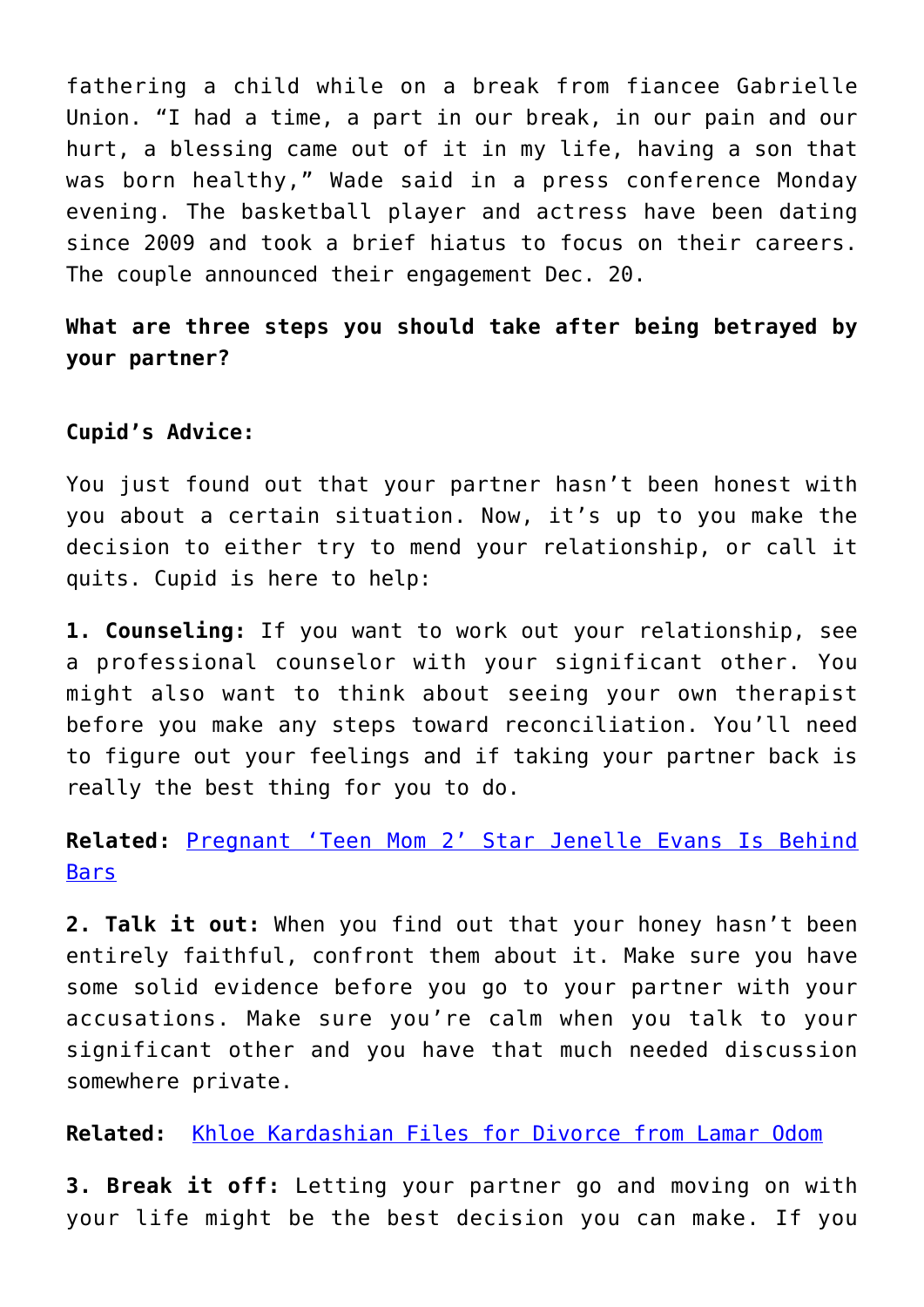don't feel like you're in a relationship worth saving, call it quits before you begin to doubt yourself. If you can't see yourself trusting your significant other again and you know forgiveness it out of the question, there's no point in you staying with them any longer.

**What are some other steps to take after being betrayed by your partner? Comment below.**

## **[Gabrielle Union and Dwayne](https://cupidspulse.com/66422/gabrielle-union-and-dwayne-wade-get-engaged/) [Wade Get Engaged](https://cupidspulse.com/66422/gabrielle-union-and-dwayne-wade-get-engaged/)**

 $\pmb{\times}$ 

 $\mathbb{E}$  By Kerri Sheehan

Gabrielle Union and Dwyane Wade are getting hitched! The 31 year-old NBA player got down on one knee for the 41-year-old actress this past weekend in Miami, Fl. Wade slipped an 8.5 carat diamond ring by Jason of Beverly Hills onto Union's finger. According to *[UsMagazine.com](http://www.usmagazine.com/celebrity-news/news/gabrielle-union-dwyane-wade-get-engaged-proposal-picture-20132312)* Union tweeted a picture of the diamond stunner followed by, "Maaaaaannn… I'm floatin! Thank you SO much for all the love, well wishes & support!"

**How do you make sure your marriage proposal is a surprise?**

#### **Cupid's Advice:**

Every woman dreams of the perfect proposal. Let Cupid help you act out her dream.

**1. Surprise yourself:** Try keeping the ring on you at all times for a couple of weeks and then popping the question when you're truly feeling inspired and in love. By surprising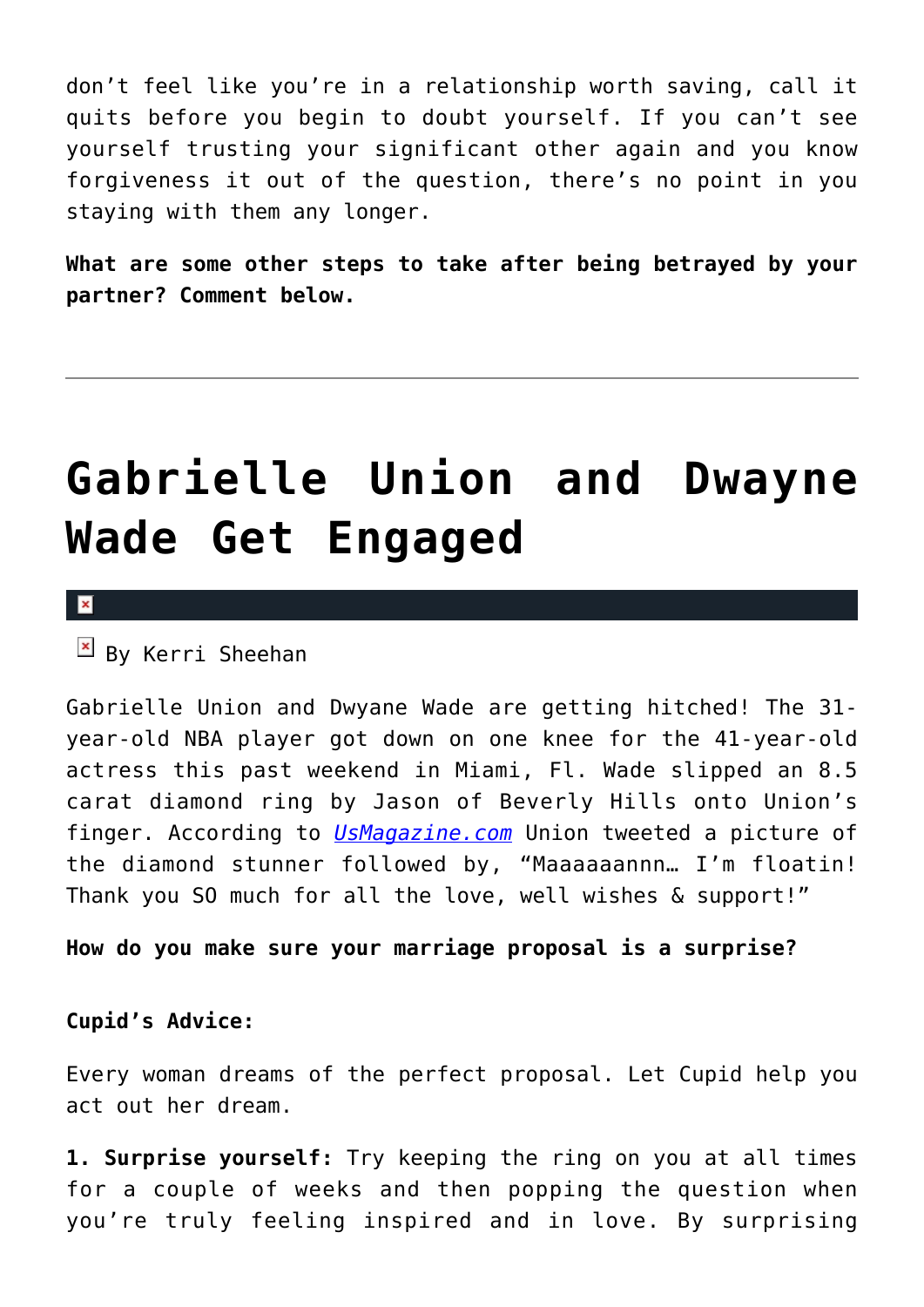yourself you'll guarantee that the bride to be will be surprised too!

**Related:** [5 Celebrity Couples Who Got Engaged During the](http://cupidspulse.com/83786/celebrity-couples-engaged-over-holidays/) [Holidays](http://cupidspulse.com/83786/celebrity-couples-engaged-over-holidays/)

**2. Enlist help:** Asking your family and friends to keep the secret will help you plan a proposal to remember. A scavenger hunt with you waiting at the end is a common, yet special wedding proposal.

**Related:** [Mad Men's Jared Harris Is Engaged](http://cupidspulse.com/mad-men-star-jared-harris-engaged/)

**3. Don't leave a trail:** If you really want to pull off a surprise wedding proposal then don't leave a trail for your girl to follow! If she suspects anything out of the ordinary then she will likely snoop around a little and uncover your secret.

**How did you propose? Share below.**

# **[How Celebrity Couples](https://cupidspulse.com/34504/celebrity-couples-labor-day-weekend/) [Celebrate Labor Day Weekend](https://cupidspulse.com/34504/celebrity-couples-labor-day-weekend/)**

#### $\pmb{\times}$

 $\overline{B}$  By Whitney Baker

Labor Day weekend is often filled with beach and barbeque, giving people an opportunity for an extra day off before the summer ends. Some celebrity couples like to keep things simple as they spend time together with the sand and the sun, while others add a little glitz and glam to the usual date plans.

In anticipation of the upcoming holiday weekend, let's look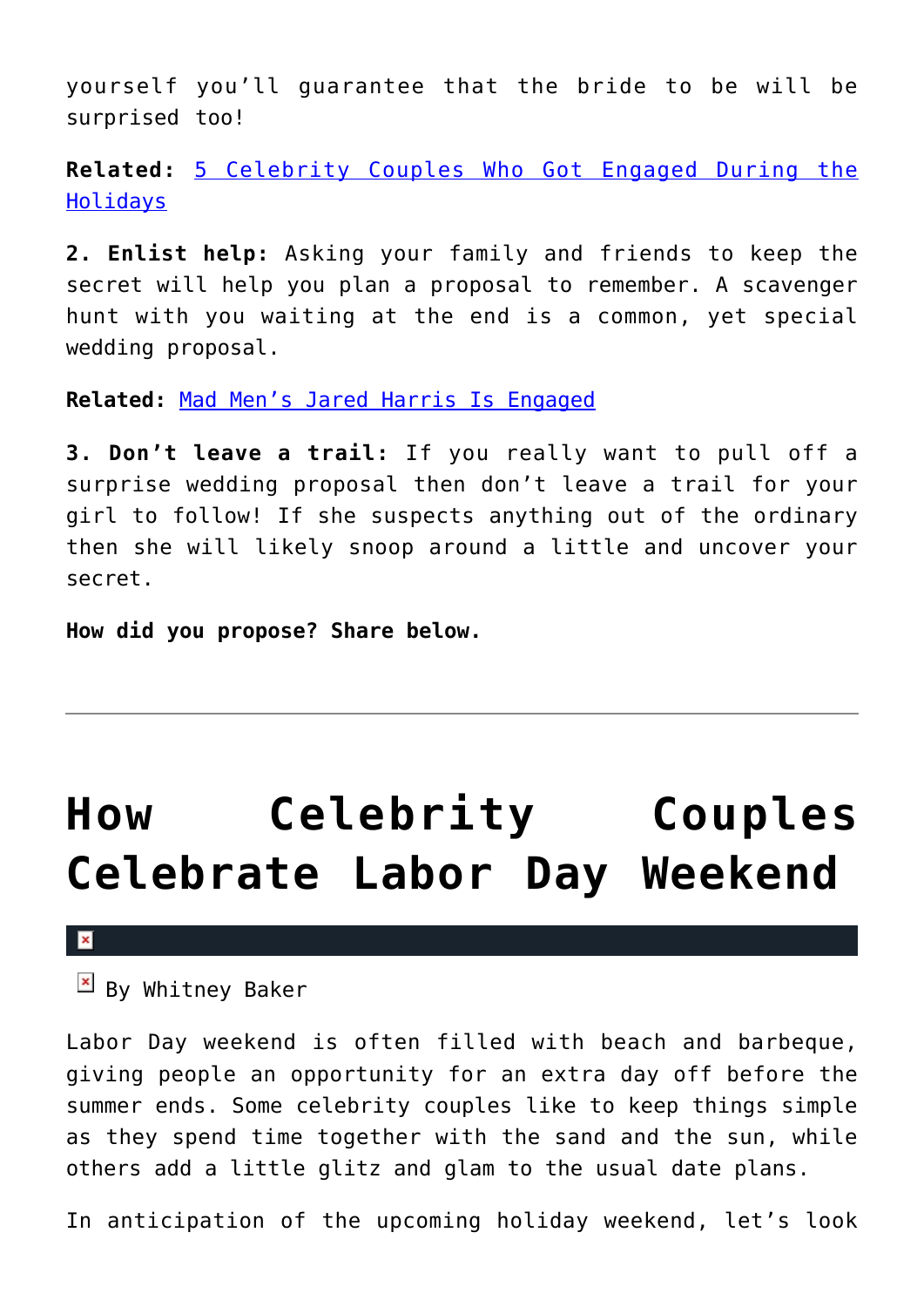back at how the hottest duos in Hollywood celebrated Labor Day last year:

**1. Partying in Las Vegas**: Stars seem to flock to Sin City for a final summer blowout. Before she was on baby bump watch, Nicole 'Snooki' Polizzi hosted a bash at PURE Nightclub inside Caesar's Palace with then-boyfriend Jionni LaValle. That same night, Carmen Electra and her former fiancé Rob Patterson hosted a party at Nikki Beach in the Tropicana Hotel.

**Related Link:** [Date Idea: Venture Out on Labor Day](https://cupidspulse.com/weekend-affairs-have-a-love-filled-labor-day/)

**2. Lying Poolside**: Other celebrity couples prefer to focus on relaxing and soaking up the last bit of summer sun. Gabrielle Union and Dwayne Wade spent the afternoon at a Miami Pool with Wade's two sons, while Dave and Odette Annable enjoyed some newly-wedded bliss before celebrating their one-year anniversary in October.

**3. Saying "I Do"**: Many celebrity couples choose to [tie the](https://cupidspulse.com/molly-sims-scott-stuber-marry-tie-knot-napa-valley/) [knot](https://cupidspulse.com/molly-sims-scott-stuber-marry-tie-knot-napa-valley/) over this three-day weekend. Last year, Lauren Bush wed David Lauren, son of fashion icon Ralph Lauren, on his private ranch in Telluride, Colorado. Additionally, Mark Ronson, a well-known DJ and the brother of designer Charlotte Ronson and DJ Samantha Ronson, and actress Josephine de la Baume celebrated their wedding with a two-day celebration in Aix de Provence, France. It sounds like the perfect way to mark the end of the summer.

**Related Link:** [Five Celebrity Couples Who Had a Low Profile](https://cupidspulse.com/five-celebrity-couples-low-profile-wedding-marriage/) **[Wedding](https://cupidspulse.com/five-celebrity-couples-low-profile-wedding-marriage/)** 

**4. Hanging Out with Their Kids**: Some Hollywood pairs opt for a more traditional route and enjoy low-key plans with their family. The Malibu Fair and Chili Cookoff was a popular spot last year: Tori Spelling and Dean McDermott took their kids, while Pink and her husband Carey Hart were there with their daughter. Also in Malibu, Nicole Richie and husband Joel